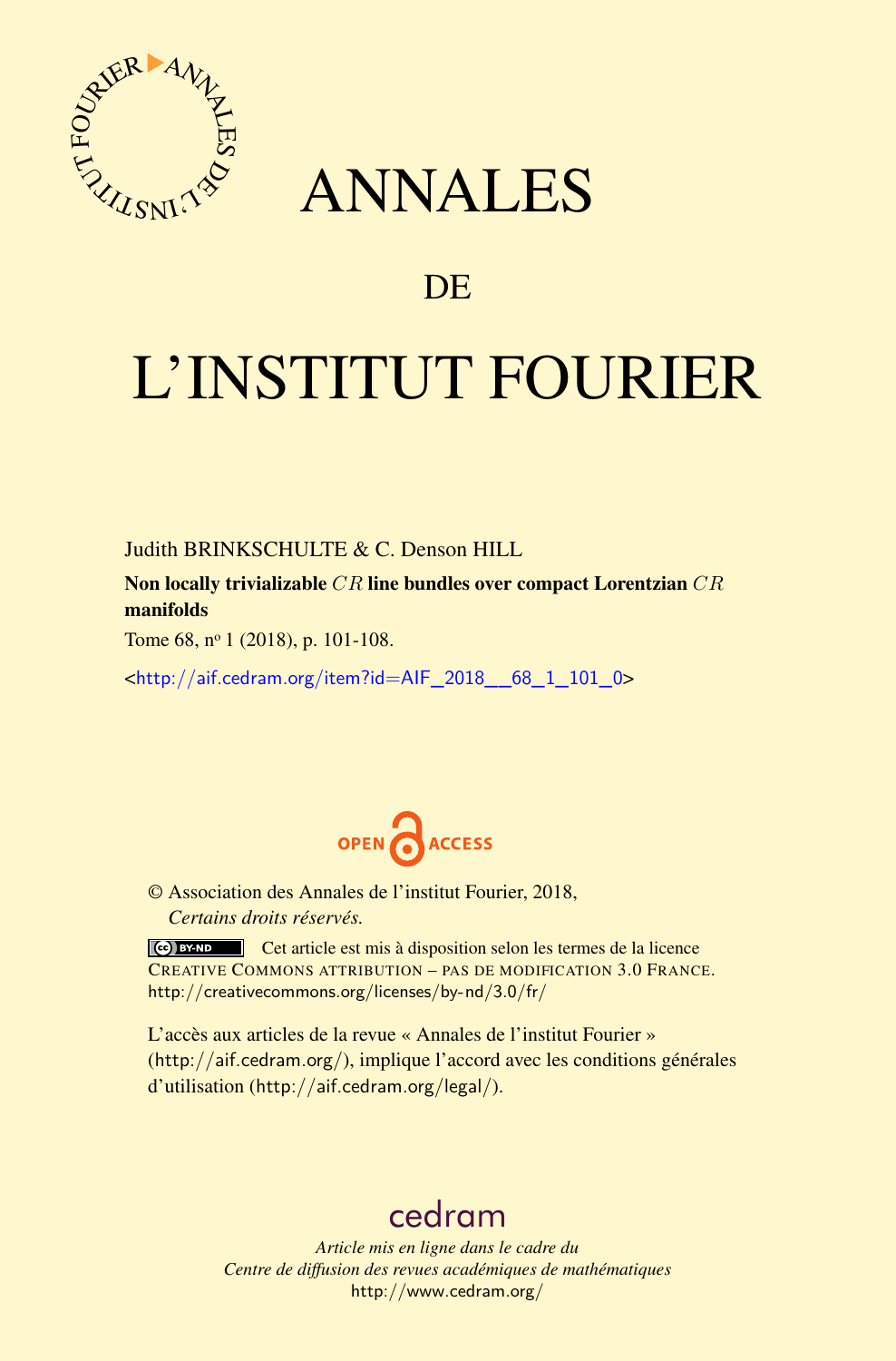#### NON LOCALLY TRIVIALIZABLE *CR* LINE BUNDLES OVER COMPACT LORENTZIAN *CR* MANIFOLDS

#### **by Judith BRINKSCHULTE & C. Denson HILL (\*)**

ABSTRACT. — We consider compact *CR* manifolds of arbitrary *CR* codimension that satisfy certain geometric conditions in terms of their Levi form. Over these compact *CR* manifolds, we construct a deformation of the trivial *CR* line bundle over *M* which is topologically trivial over *M* but fails to be even locally *CR* trivializable over any open subset of *M*. In particular, our results apply to compact Lorentzian *CR* manifolds of hypersurface type.

Résumé. — On considère une variété *CR* compacte de codimension *CR* quelconque qui vérifie certaines conditions géométriques en terme de sa forme de Levi. Sur ces variétés *CR* compactes, on construit une déformation du fibré en droites *CR* trivial sur *M* qui est topologiquement trivial sur *M* mais qui n'admet même pas de trivialization *CR* locale sur un ouvert arbitraire de *M*. En particulier, nos résultats s'appliquent au cas de variétés *CR* compactes Lorentziennes du type hypersurface.

#### **1. Introduction**

In geometry, the concept of vector bundles is quite important. In both categories: smooth real vector bundles over differentiable real manifolds, and holomorphic complex vector bundles over complex manifolds, there is a theorem which says that any such vector bundle always has a local trivialization. In the first situation, the transition functions, or matrices, are  $\mathcal{C}^{\infty}$  smooth, and in the second situation, they are holomorphic. For this reason one usually ignores the intrinsic definition of a vector bundle and works directly with a local trivialization. It is a somewhat suprising fact, which we address here, that in the category of smooth CR vector bundles over a smooth CR manifold, the analogous theorem does not always hold.

Keywords: *CR* vector bundles, local frames, Lorentzian *CR* manifolds.

<sup>2010</sup> Mathematics Subject Classification: 32V05, 32G07.

<sup>(\*)</sup> The first author was supported by Deutsche Forschungsgemeinschaft (DFG, German Research Foundation, grant BR 3363/2-1).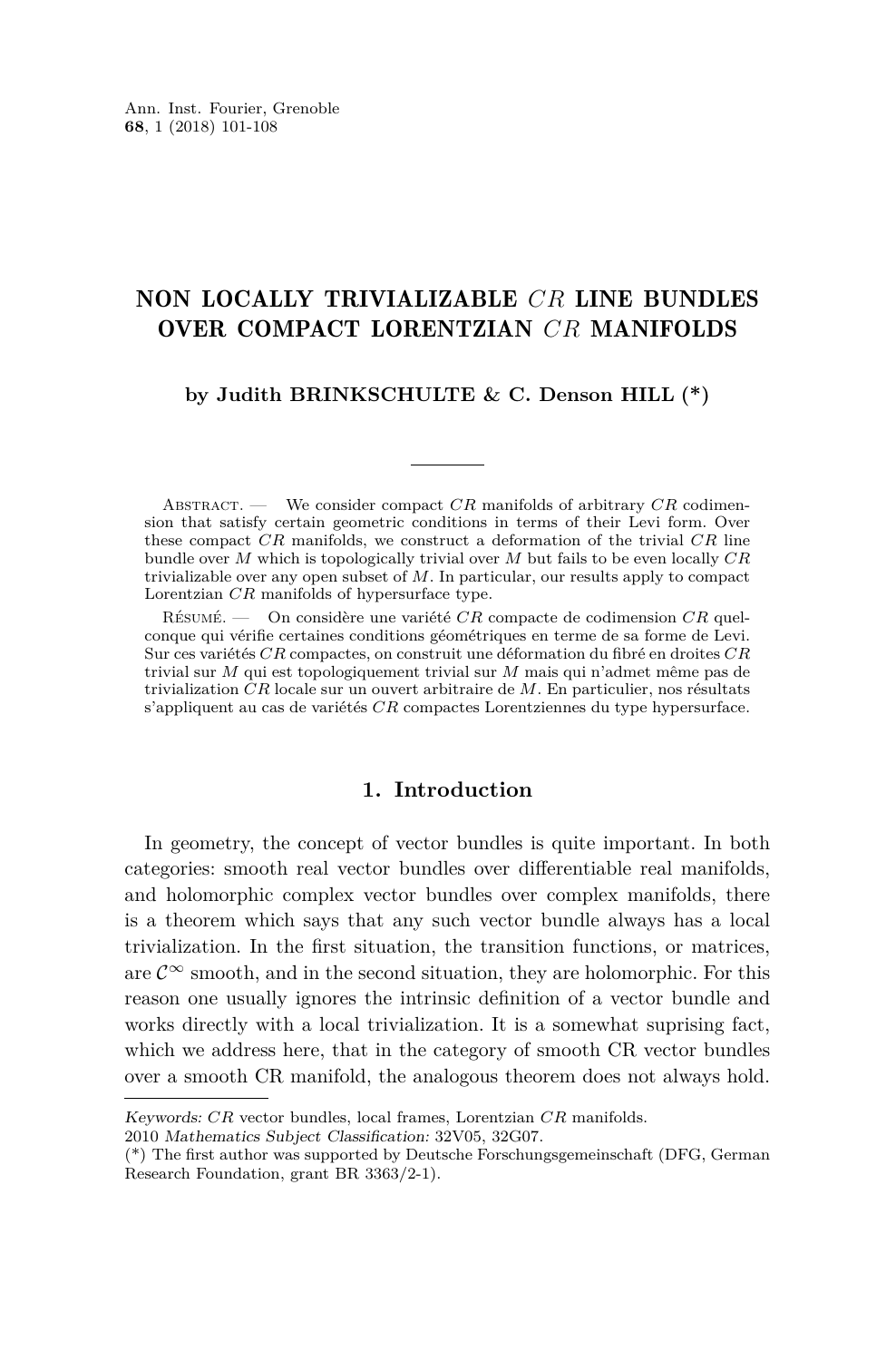Thus one can have a perfectly good intrinsically defined CR vector bundle for which there might not be the corresponding CR transition functions, or matrices.

Our main results are as follows:

<span id="page-2-0"></span>THEOREM 1.1. — Let *M* be a compact (abstract) Lorentzian *CR* hypersurface of *CR* dimension *n*,  $n \neq 3$ . Then there exists a family  $(L_a)_{a>0}$ of complex *CR* line bundles  $L_a \longrightarrow M$  converging to the trivial *CR* line bundle  $L_0 = M \times \mathbb{C}$ , as a tends to 0, such that  $L_a$  is differentiably trivial over *M*, but *L<sup>a</sup>* is not locally *CR* trivializable over any open set *U* of *M* for  $a > 0$ .

An easy example satisfying the hypothesis of the above theorem is Penrose's null twistor space, which is the 5-dimensional *M* of type  $(2,1)$  in  $\mathbb{CP}^3$ given in homogeneous coordinates by

$$
|z_0|^2 + |z_1|^2 = |z_2|^2 + |z_3|^3.
$$

For *CR* manifolds of *CR* dimension  $n = 2$  but arbitrary codimension, we obtain the following result:

<span id="page-2-1"></span>THEOREM 1.2. — Let *M* be a compact (abstract) CR manifold of type  $(2, k)$  which is 1-pseudoconcave. Then there exists a family  $(L_a)_{a>0}$  of complex *CR* line bundles  $L_a \longrightarrow M$  converging to the trivial *CR* line bundle  $L_0 = M \times \mathbb{C}$ , as a tends to 0, such that  $L_a$  is differentiably trivial over M, but  $L_a$  is not locally CR trivializable over any open set U of M for  $a > 0$ .

An example of a *CR* manifold of type (2*,* 2) satisfying the hypothesis of the above theorem is the twistor space of the Fubini-Study metric on  $\mathbb{CP}^2$ , which is the 6-dimensional  $M \subset \mathbb{CP}^2 \times \mathbb{CP}^2$  defined by the complex equation

$$
z_0\overline{w}_0 + z_1\overline{w}_1 + z_2\overline{w}_2 = 0,
$$

where  $(z_0 : z_1 : z_2)$  are homogeneous coordinates in the first factor, and  $(w_0:w_1:w_2)$  are homogeneous coordinates in the second factor.

More examples of *CR* submanifolds satisfying the hypothesis of this theorem can be found in Section 4 of [\[6\]](#page-8-0).

In both theorems the same results apply in the setting of *CR* vector bundles of arbitrary rank, because it suffices to deform the vector bundle in only one fiber direction.

We would like to point out that results in the opposite direction have been obtained by Webster [\[8\]](#page-8-1). Namely he proved that any *CR* vector bundle over a strictly pseudoconvex hypersurface of  $CR$  dimension  $n \geq 7$  is locally trivializable.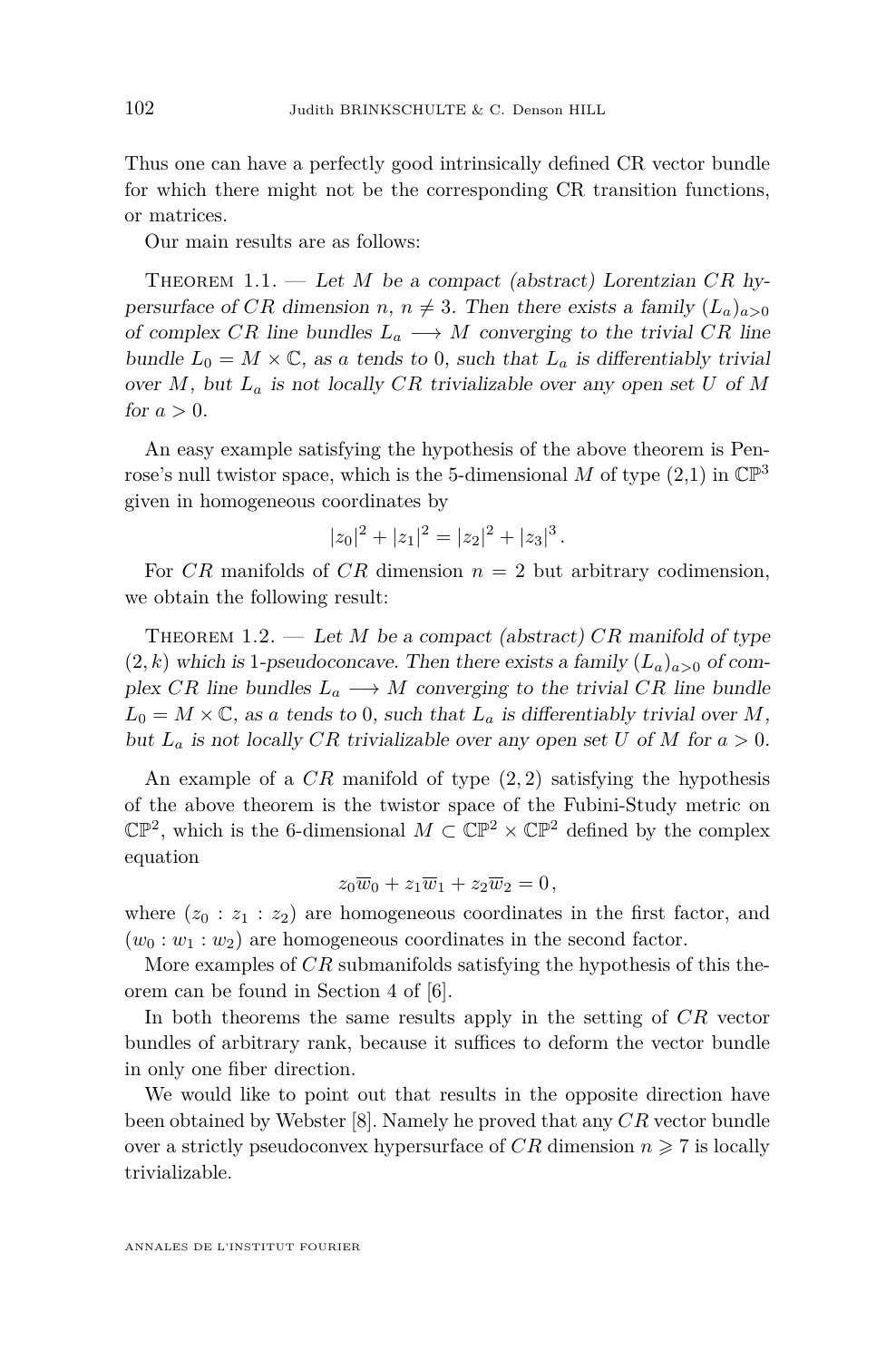#### **2. Definitions**

Throughout this paper an abstract *CR* manifold of type (*n, k*) is a triple  $(M, HM, J)$ , where M is a smooth real manifold of dimension  $2n+k$ , HM is a subbundle of rank 2*n* of the tangent bundle  $TM$ , and  $J: HM \rightarrow HM$ is a smooth fiber preserving bundle isomorphism with  $J^2 = -Id$ . We also require that *J* be formally integrable; i.e. that we have

$$
[T^{0,1}M, T^{0,1}M] \subset T^{0,1}M \quad \text{where}
$$
  

$$
T^{0,1}M = \{X + iJX \mid X \in \Gamma(M, HM)\} \subset \Gamma(M, CTM),
$$

with  $\Gamma$  denoting smooth sections. The *CR* dimension of *M* is  $n \geq 1$  and the *CR* codimension is  $k \geq 1$ .

As usual, we denote by  $\overline{\partial}_M$  the tangential Cauchy–Riemann operator on *M*. For the precise definition, we refer the reader to [\[6\]](#page-8-0).

We denote by  $H^oM = \{\xi \in T^*M \mid \langle X, \xi \rangle = 0, \forall X \in H_{\pi(\xi)}M\}$  the characteristic conormal bundle of *M*. Here  $\pi : TM \longrightarrow M$  is the natural projection. To each  $\xi \in H_p^oM$ , we associate the Levi form at  $\xi$ :

$$
\mathcal{L}_p(\xi, X) = \xi([J\tilde{X}, \tilde{X}]) = \mathrm{d}\tilde{\xi}(X, JX) \text{ for } X \in H_pM
$$

which is Hermitian for the complex structure of  $H_pM$  defined by *J*. Here  $\tilde{\xi}$  is a section of  $H^oM$  extending  $\xi$  and  $\tilde{X}$  a section of  $HM$  extending X.

A Lorentzian hypersurface is a *CR* manifold *M* of type (*n,* 1) such that its Levi form has one negative and  $n-1$  positive eigenvalues.

*M* is called 1-pseudoconcave if for every  $p \in M$  and every characteristic conormal direction  $\xi$  the Levi form  $\mathcal{L}_p(\xi, \cdot)$  has at least one positive and one negative eigenvalue.

For the definition of *CR* vector bundles, we follow [\[7\]](#page-8-2). Namely, a complex *CR* vector bundle of rank *r* over an abstract *CR* manifold *M* of type (*n, k*) is a smooth complex vector bundle  $E \stackrel{\pi}{\longrightarrow} M$  of rank  $r$  such that

- (i) *E* has the structure of a smooth abstract *CR* manifold of type  $(n+r, k),$
- (ii)  $\pi: E \longrightarrow M$  is a *CR* submersion,
- (iii)  $E \oplus E \ni (\xi_1, \xi_2) \to \xi_1 + \xi_2 \in E$  and  $\mathbb{C} \times E \ni (\lambda, \xi) \to \lambda \xi \in E$  are *CR* maps.

Let  $E \stackrel{\pi}{\longrightarrow} M$  be a complex *CR* vector bundle of rank *r*. A *CR* trivialization of *E* over an open set *U* of *M* is a *CR* equivalence between  $E_{|U}$ and the trivial bundle  $U \times \mathbb{C}^r$ . We say that *E* is locally trivializable over *M* iff each point of *M* has an open neighborhood *U* such that  $E_{|U}$  is  $CR$ equivalent to  $U \times \mathbb{C}^r$ .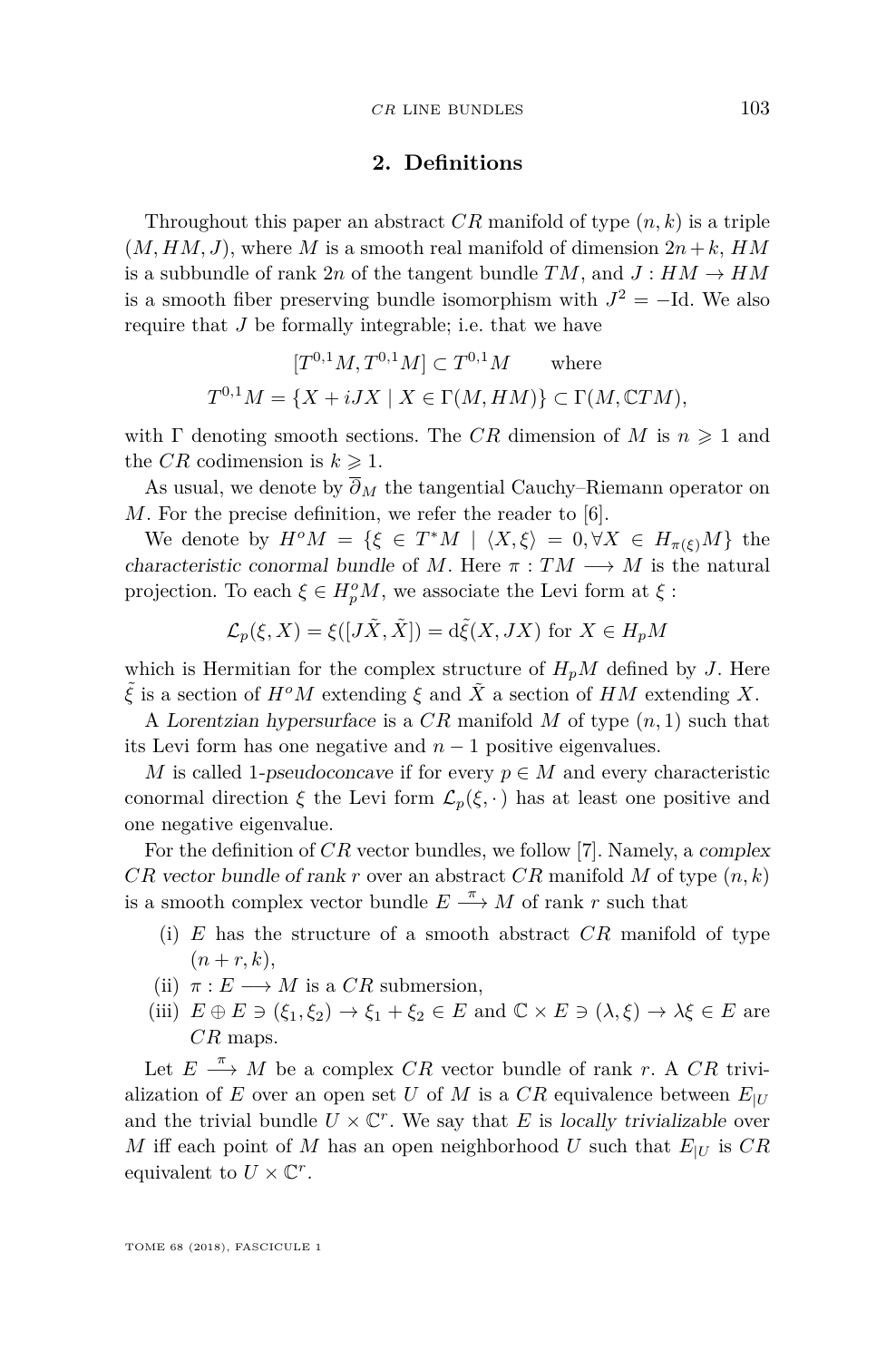When *E* is locally *CR* trivializable, one can arrange an open covering  ${U_{\alpha}}$  of *M*, and obtain transition functions, or matrices,  ${g_{\alpha\beta}}$  which are *CR*. Hence in that case the situation is analogous to the case of holomorphic vector bundles over complex manifolds.

Note that if *E* is locally *CR* embeddable, then *E* is also locally *CR* trivializable, by the implicit function theorem. But the local *CR* embeddability of the base *M* does not suffice to make *E* locally *CR* trivializable, which is the main point of this paper.

Another equivalent definition of *CR* vector bundles, which is used in [\[8\]](#page-8-1), can be given in terms of a connection  $\overline{\partial}_E$  on the complex vector bundle *E*; that is, we have a linear differential operator of order one,

$$
\overline{\partial}_E : \mathcal{C}^{\infty}_{0,q}(M, E) \longrightarrow \mathcal{C}^{\infty}_{0,q+1}(M, E)
$$

satisfying the Leibniz rule and  $\overline{\partial}_E \circ \overline{\partial}_E = 0$ . *E* is locally trivializable over  $U \subset M$  iff there exists a nonvanishing section *s* of *E* over *U* satisfying  $\overline{\partial}_E s = 0$ . For more details, we refer the reader to [\[7\]](#page-8-2).

#### **3. Construction of a nontrivial global cohomology class**

The key point in the construction of the *CR* line bundles is the existence of a global  $\overline{\partial}_M$ -closed (0, 1) form on *M* which is not  $\overline{\partial}_M$ -exact on any open subset of *M*. First we consider a single point  $p \in M$ , and show the existence of a global *∂M*-closed form which is not *∂M*-exact on any neighborhood of that point. The existence of such a form follows by similar arguments as in [\[2\]](#page-8-3) and [\[3\]](#page-8-4). Therefore, in the proof of the following Theorem, we sketch only the most important ingredients.

<span id="page-4-0"></span>THEOREM  $3.1.$  — Let *M* be a compact (abstract) *CR* manifold of type  $(n, k)$ . Assume that  $H^{0,2}(M)$  is Hausdorff and that there exists a point *p* on *M* at which there exists a characteristic conormal direction *ξ* such that  $\mathcal{L}_p(\xi, \cdot)$  has one negative and *n* − 1 positive eigenvalues. Then there exists a smooth (0,1)-form *f* on *M* satisfying  $\overline{\partial}_M f = 0$  on *M* such that *f* is not *∂M*-exact on any neighborhood of *p* in *M*.

Proof. — By contradiction, we assume that any smooth (0*,* 1)-form *f* on *M* satisfying  $\overline{\partial}_M f = 0$  is  $\overline{\partial}_M$ -exact on some neighborhood  $U_f$  of *p* in *M*. Using the functional analytic arguments of [\[1\]](#page-7-0) this implies that there exists an open neighborhood *U* of *p* in *M*, independent of *f*, such that any smooth  $(0,1)$ -form *f* on *M* satisfying  $\overline{\partial}_M f = 0$  on *M* is  $\overline{\partial}_M$ -exact on *U*. Moreover, by the open mapping theorem for Fréchet spaces, we also get an a priori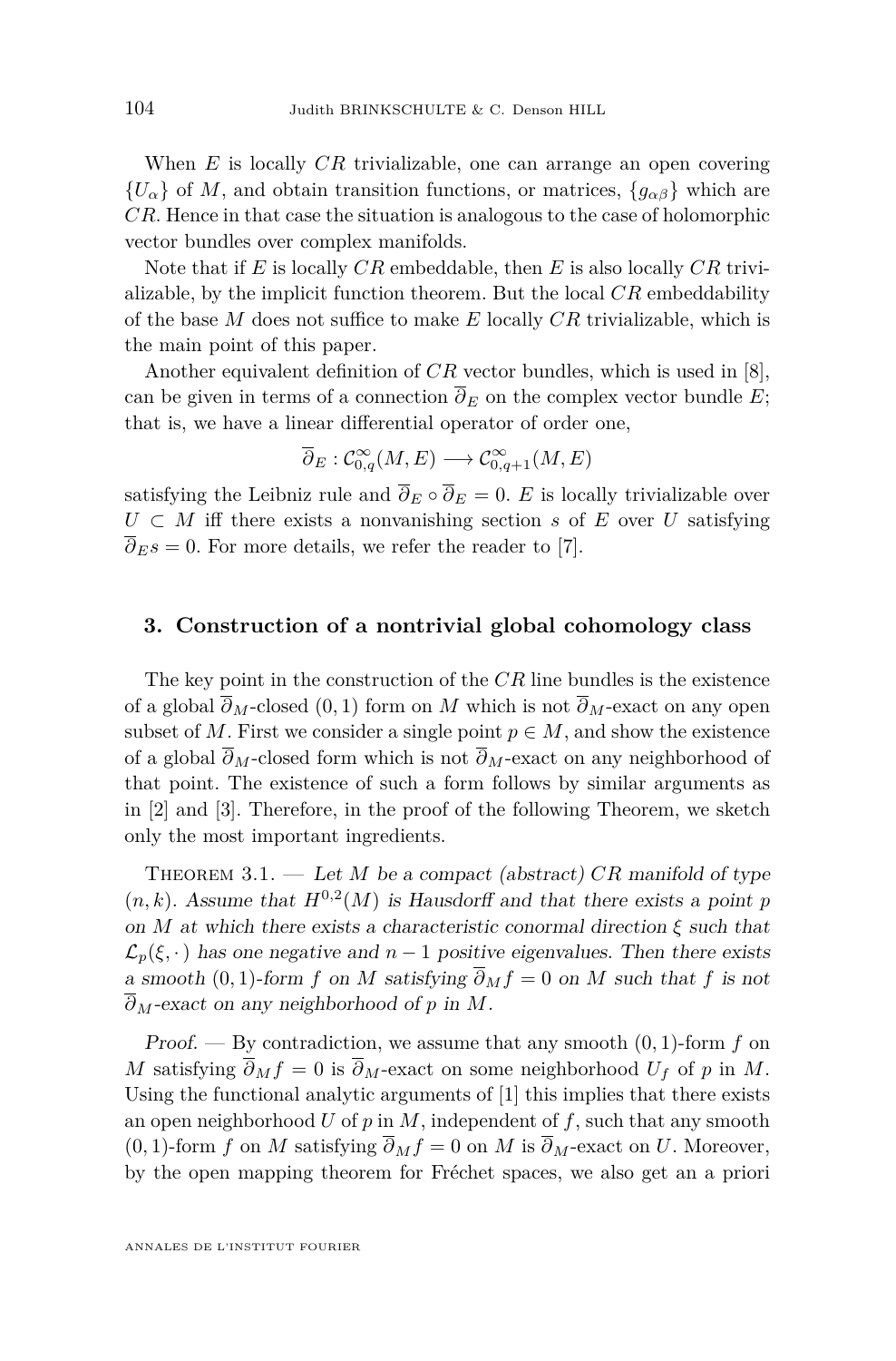estimate of the following form: For a fixed compact  $K \subset U$  there exists an integer  $m_1$  and a constant  $C_1 > 0$  such that the solution *u* to  $\overline{\partial}_M u = f$  on *U* can be chosen to satisfy

<span id="page-5-0"></span>
$$
||u||_{K,0} \leqslant C_1 ||f||_{m_1}.
$$

Here  $\|\cdot\|_m$  denotes the usual  $\mathcal{C}^m$  norm on  $\mathcal{C}^\infty_{\cdot,\cdot}(M)$ , and  $\|\cdot\|_{K,0}$  denotes the usual  $\mathcal{C}^0$  norm on K.

But this implies that we have

(3.1) 
$$
\left| \int_{K} f \wedge g \right| \lesssim ||f||_{m_{1}} \cdot ||\overline{\partial}_{M}g||_{K,0}
$$

for all  $f \in \mathcal{C}_{0,1}^{\infty}(M) \cap \text{Ker}\overline{\partial}_M$  and  $g \in \mathcal{C}_{n+k,n-1}^{\infty}(M)$  with supp  $g \subset K$ .

Using the geometric assumption on  $M$  at  $p$ , namely that there exists a characteristic conormal direction  $\xi$  such that  $\mathcal{L}_p(\xi, \cdot)$  has one negative and *n* − 1 positive eigenvalues, one can construct forms  $f_{\lambda} \in C_{0,1}^{\infty}(M)$ ,  $g_{\lambda} \in C^{\infty}_{n+k,n-1}(M)$  with support in *K* such that  $\overline{\partial}_M f_{\lambda}$  and  $\overline{\partial}_M g_{\lambda}$  are rapidly decreasing with respect to  $\lambda$  in the topology of  $C^{\infty}_{\cdot,\cdot}(M)$  as  $\lambda \to \infty$ . On the other hand we have

<span id="page-5-1"></span>(3.2) 
$$
\left| \int_{K} f_{\lambda} \wedge g_{\lambda} \right| \geqslant c \lambda^{-n - \frac{k}{2}}
$$

for some constant  $c > 0$ . For the details of the construction of these forms, we refer the reader to Section 5 of [\[3\]](#page-8-4).

By assumption  $H^{0,2}(M)$  is Hausdorff. But this implies that we can solve the equation  $\overline{\partial}_M u_\lambda = \overline{\partial}_M f_\lambda$  with an estimate

(3.3) 
$$
||u_{\lambda}||_{m_1} \leqslant C_2 ||\overline{\partial}_M f_{\lambda}||_{m_2},
$$

where  $C_2$  is a positive constant and  $m_2$  is an integer. Hence  $||u_\lambda||_{m_1}$  is rapidly decreasing with respect to  $\lambda$ . Defining  $\tilde{f}_{\lambda} = f_{\lambda} - u_{\lambda}$ , we obtain a global smooth  $\overline{\partial}_M$ -closed (0, 1)-form on *M*.

To get a contradiction to our assumption, we use the estimate [\(3.1\)](#page-5-0) with  $\tilde{f}_{\lambda}$  and  $g_{\lambda}$ . Namely, [\(3.1\)](#page-5-0) implies that  $\int_M \tilde{f}_{\lambda} \wedge g_{\lambda}$  is rapidly decreasing with respect to  $\lambda$ , whereas [\(3.2\)](#page-5-1) implies that  $\iint_M \tilde{f}_\lambda \wedge g_\lambda$  is bounded from below by a polynomial in  $1/\lambda$ . For the details of these estimates, we again refer the reader to [\[3\]](#page-8-4). This contradiction proves the Theorem.  $\Box$ 

<span id="page-5-2"></span>THEOREM 3.2. — Let *M* be a compact (abstract) *CR* manifold of type  $(n, k)$ . Assume that  $H^{0,2}(M)$  is Hausdorff and that for each  $p \in M$  there exists a characteristic conormal direction  $\xi$  such that  $\mathcal{L}_p(\xi, \cdot)$  has one negative and *n*−1 positive eigenvalues. Then there exists a smooth (0*,* 1)-form *ω* on *M* satisfying  $\overline{\partial}_M \omega = 0$  on *M* such that *ω* is not  $\overline{\partial}_M$ -exact on any neighborhood of any point  $p \in M$ .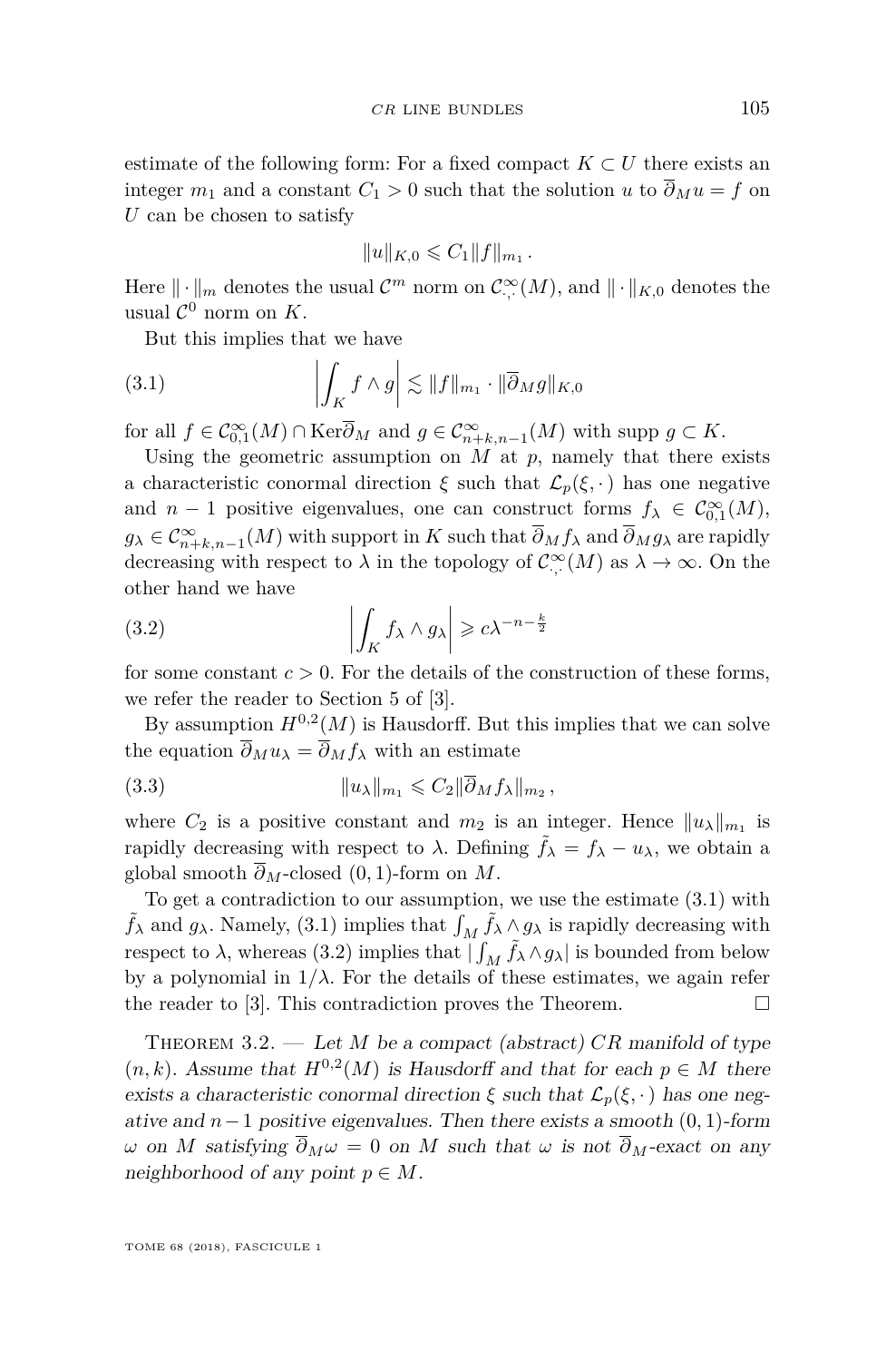Proof. — We choose a countable dense set of points on  $M$ , say  $S =$  $(p_i)_{i \in \mathbb{N}}$ . Assume by contradiction that for every  $\overline{\partial}_M$ -closed form *f* on *M* there exists  $j \in \mathbb{N}$  such that  $f$  is  $\overline{\partial}_M$ -exact on a neighborhood  $U_j$  of  $p_j$ .

For fixed *j*, let  $(U_m^j)_{m \in \mathbb{N}}$  denote a fundamental sequence of open neighborhoods of  $p_j$  in M. To abbreviate notations, we set  $\mathcal{Z}(M) = \mathcal{C}^{\infty}_{0,1}(M) \cap$  $Ker\overline{\partial}_M$ . Now for each  $m, j \in \mathbb{N}$  we define

$$
G_m^j = \{ (f, u_j) \in \mathcal{Z}(M) \times C^{\infty}(U_m^j) \mid f = \overline{\partial}_M u_j \text{ on } U_m^j \}.
$$

This, as a closed subspace of  $\mathcal{Z}(M) \times C^{\infty}(U_m^j)$ , is also a Fréchet space. Let  $\pi_m^j : G_m^j \longrightarrow \mathcal{Z}(M)$  be the natural projection. Our assumption implies that

$$
\mathcal{Z}(M) = \bigcup_{m,j \in \mathbb{N}} \pi_m^j(G_m^j).
$$

By Baire's category theorem one of the spaces,  $\pi^s_{\ell}(G_{\ell}^s)$ , must be of second category. Then, by the Banach open mapping theorem, the linear continuous map

$$
\pi^s_\ell: G^s_\ell \longrightarrow \mathcal{Z}(M)
$$

is surjective. But this contradicts Theorem [3.1.](#page-4-0)

#### **4. Construction of** *CR* **line bundles**

<span id="page-6-0"></span>THEOREM 4.1. — Let *M* be an (abstract) *CR* manifold of type  $(n, k)$ , and assume that there exists a smooth  $(0, 1)$ -form  $\omega$  on *M* satisfying  $\overline{\partial}_M \omega$  = 0 on *M* such that  $\omega$  is not  $\overline{\partial}_M$ -exact on any neighborhood of any point  $p \in M$ . Then there exists a family  $(L_a)_{a>0}$  of complex *CR* line bundles  $L_a \longrightarrow M$  converging to the trivial *CR* line bundle  $L_0 = M \times \mathbb{C}$ , as a tends to 0, such that  $L_a$  is differentiably trivial over  $M$ , but  $L_a$  is not locally  $CR$ trivializable over any open set U of M for  $a > 0$ .

 $Proof.$  — The arguments in this section follow [\[5\]](#page-8-5).

On the differentiably trivial complex line bundle  $L_a = M \times \mathbb{C}_z$ , we consider the *CR* structure whose  $T^{0,1}L_a$  is defined as follows: Let *U* be an open set of *M* such that  $T^{0,1}M$  is spanned over *U* by  $\overline{L}_1, \ldots, \overline{L}_n$ . We define  $T^{0,1}L_a$  to be spanned over  $U \times \mathbb{C}_z$  by the basis

(4.1) 
$$
\begin{cases} \overline{X}_0 = \frac{\partial}{\partial \overline{z}} \\ \overline{X}_j = \overline{L}_j + a\omega(\overline{L}_j)\frac{\partial}{\partial z}, \quad j = 1, ..., n \end{cases}
$$

This gives well defined *CR* structure on *L<sup>a</sup>* . The *CR* line bundle *L<sup>a</sup>* is differentiably trivial over *M* and converges to the trivial *CR* line bundle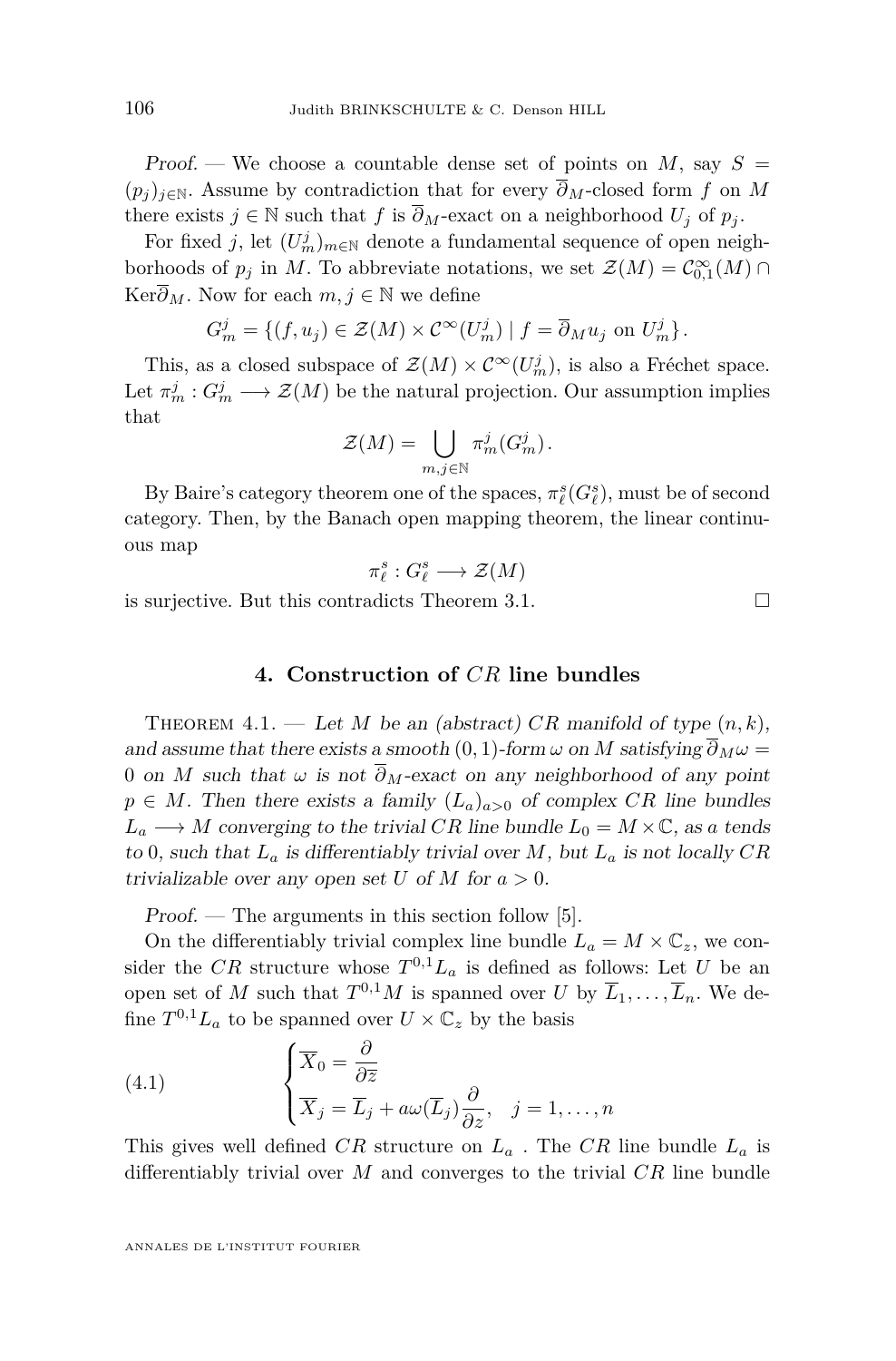over *M* as *a* tends to zero. The associated connection of  $L_a$  is defined as follows: Since  $L_a$  is smoothly trivial, every  $s \in C^{\infty}_{0,q}(M, L_a)$  is globally defined by a form  $\sigma \in C^{\infty}_{0,q}(M)$  and a smooth frame  $e \in C^{\infty}(M, \mathbb{C}), s = \sigma \otimes e$ . Then  $\partial_{L_a} s = (\partial_M \sigma + \omega \wedge \sigma) \otimes e$ . Since  $\partial_M \omega = 0$ , this connection satisfies the integrability condition  $\partial_{L_a} \circ \partial_{L_a} = 0$ .

However, for  $a \neq 0$ , a local *CR* trivialization of  $L_a$  near a point of M forces the existence of a local smooth solution *u* of  $\overline{\partial}_M u = \omega$ .

Indeed, a local nonvanishing *∂L<sup>a</sup>* -closed section means that we have a local nonvanishing smooth function  $\sigma$  on some nonempty open subset of M satisfying  $\overline{\partial}_M \sigma + \omega \sigma = 0$ . After shrinking *U*, we can assume that  $u = -\log \sigma$ is well defined on *U*. But *u* satisfies  $\overline{\partial}_M u = -\frac{\partial_M \sigma}{\sigma} = \omega$ , which contradicts the assumption on  $\omega$ . Therefore for  $a \neq 0$ ,  $L_a$  is not locally *CR* trivializable over any open subset of  $M$ .

#### **5. Proof of the main theorems**

Proof of Theorem [1.1.](#page-2-0) — Since *M* is a Lorentzian hypersurface, it satisfies the classical condition  $Y(q)$  for  $q \neq 1, n-1$ . If  $n \neq 3$ , then *M* satisfies in particular the condition *Y*(2). Hence the  $\overline{\partial}_M$ -complex is  $\frac{1}{2}$ -subelliptic in degree  $(0, 2)$  (see [\[4\]](#page-8-6)). It follows that  $H^{0,2}(M)$  is finite dimensional, thus Hausdorff. But then the statement of the theorem follows by combining Theorems [3.2](#page-5-2) and [4.1.](#page-6-0)

Proof of Theorem [1.2.](#page-2-1) — Since *M* is 1-pseudoconcave, it follows from the *ε*-subelliptic estimates proved in [\[6\]](#page-8-0) that the top-degree cohomology group  $H^{0,n}(M)$  is finite dimensional. But since  $n = 2$  we thus have that  $H^{0,2}(M)$ is Hausdorff. Therefore we may again conclude by applying Theorems [3.2](#page-5-2) and [4.1.](#page-6-0)

Remark. — We conjecture that Theorem [1.1](#page-2-0) also holds for  $n = 3$ . Indeed, if we start with a *CR* embedded hypersurface, then we can find many *∂M*-closed (0*,* 1)-forms defined on a neighborhood of a given point which are not  $\overline{\partial}_M$ -exact on any neighborhood of that point (see [\[1\]](#page-7-0)). However it seems to be an open problem to show that  $H^{0,2}(M)$  is Hausdorff for a Lorentzian hypersurface of *CR* dimension 3. Therefore we cannot construct a global  $\overline{\partial}_M$ -closed (0,1) form on *M* which is not  $\overline{\partial}_M$ -exact on *M*.

#### BIBLIOGRAPHY

<span id="page-7-0"></span>[1] A. Andreotti, G. Fredricks & M. Nacinovich, "On the absence of Poincaré lemma in tangential Cauchy-Riemann complexes", Ann. Sc. Norm. Super. Pisa, Cl. Sci. **8** (1981), p. 365-404.